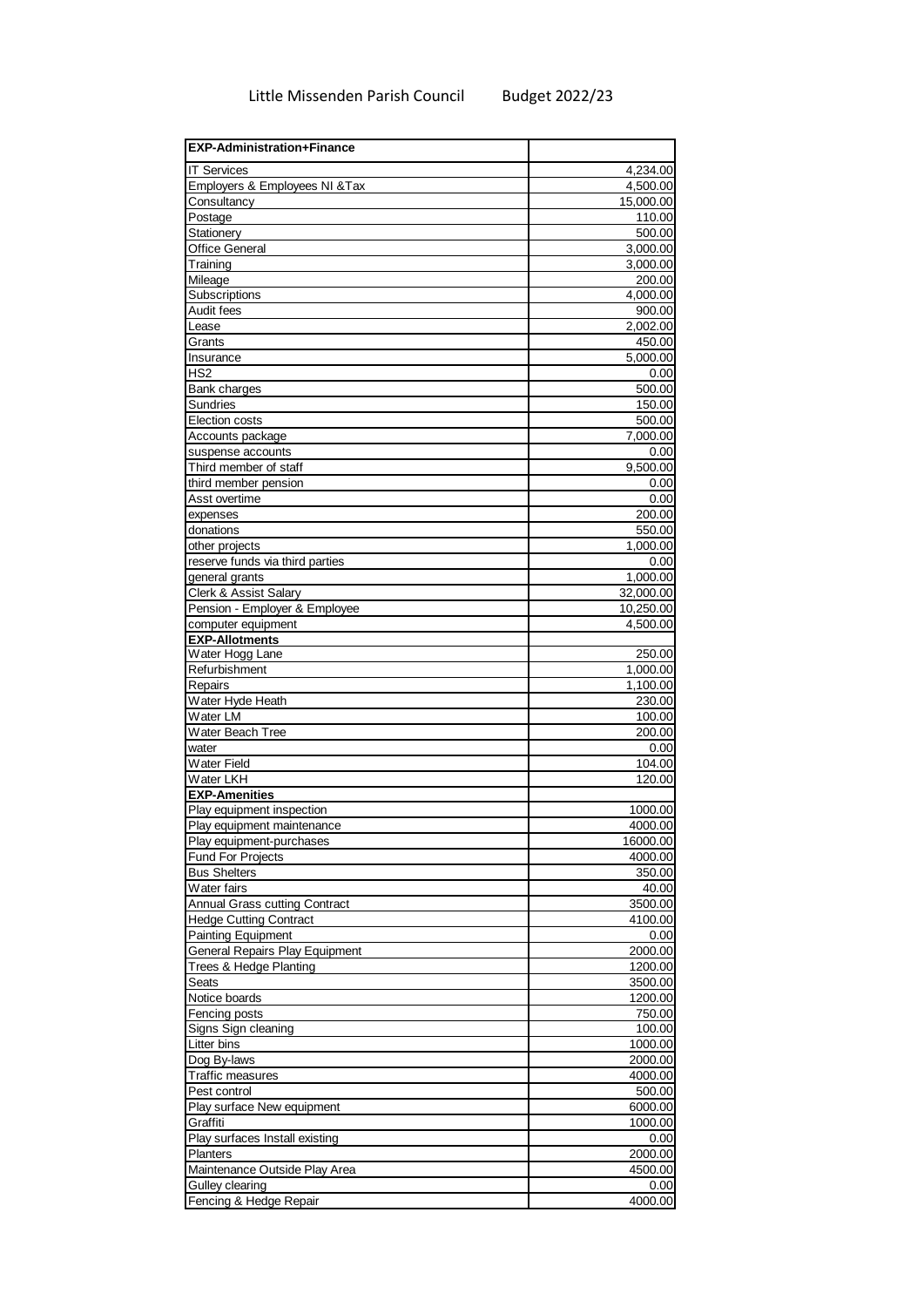| Weed Control Play Areas                           | 700.00              |
|---------------------------------------------------|---------------------|
| Pressure Washing Surfaces                         | 800.00              |
| <b>LAF Match funding</b>                          | 3000.00             |
| Christmas Lighting                                | 1000.00             |
| Contingency                                       | 22500.00            |
| Salt bin<br><b>MVAS</b>                           | 0.00                |
| Common Drainage                                   | 16000.00<br>6000.00 |
| Memorial Garden                                   | 3,500.00            |
| <b>EXP-Council Offices</b>                        |                     |
| telephone                                         | 0.00                |
| Burglar alarm maintenance                         | 500.00              |
| Computer upgrade                                  | 0.00                |
| Website                                           | 500.00              |
| <b>Broadband</b>                                  | 0.00                |
| Phone & Broadband                                 | 900.00              |
| <b>EXP-HG Pond</b>                                |                     |
| General Maintenance HG Pond                       | 1,000.00            |
| Restoration<br><b>EXP-Rossetti Hall</b>           | 1,270.00            |
| Repairs                                           | 500.00              |
| <b>Heat Light</b>                                 | 1,000.00            |
| Refuse collection                                 | 400.00              |
| Fire systems Extinguishers                        | 400.00              |
| Maintenance Improvements                          | 5,000.00            |
| Water                                             | 180.00              |
| Wi-Fi and Broadband                               | 0.00                |
| Cleaner                                           | 1,000.00            |
| Hall Hire Refund<br><b>EXP-Street Lighting</b>    | 0.00                |
| Energy                                            | 2,013.00            |
| Maintenance                                       | 0.00                |
| Replacement lights                                | 3,000.00            |
| Replacement columns                               | 2,000.00            |
| <b>Costs For Moving Supply</b>                    | 0.00                |
| <b>Total Expenditure</b>                          | £253,053.00         |
| <b>INC-Rossetti Hall Lettings</b>                 |                     |
| <b>Hall Hire</b>                                  | £1,997.00           |
| <b>INC-Allotments+Amenities</b>                   |                     |
| <b>Allotment Rents</b>                            | 4,358.00            |
| Fairs                                             | 700.00              |
| Circus rent                                       | 350.00              |
| Other Income                                      | 1,000.00            |
| Donations                                         | 2,000.00            |
| Income from Commons                               | 900.00              |
| <b>INC-Finance+Administrarion</b>                 |                     |
|                                                   |                     |
| Interest                                          | 0.00                |
| HGSA Lease                                        | 2,002.00            |
| Precept                                           | 201,504.00          |
| EEB Way leave                                     | 0.00                |
| Grants received                                   | 0.00                |
| Match Funding received                            | 0.00                |
| <b>Total Income</b>                               | £214,811.00         |
| Net income over expenditure to be met by reserves | £38,242.00          |
|                                                   |                     |